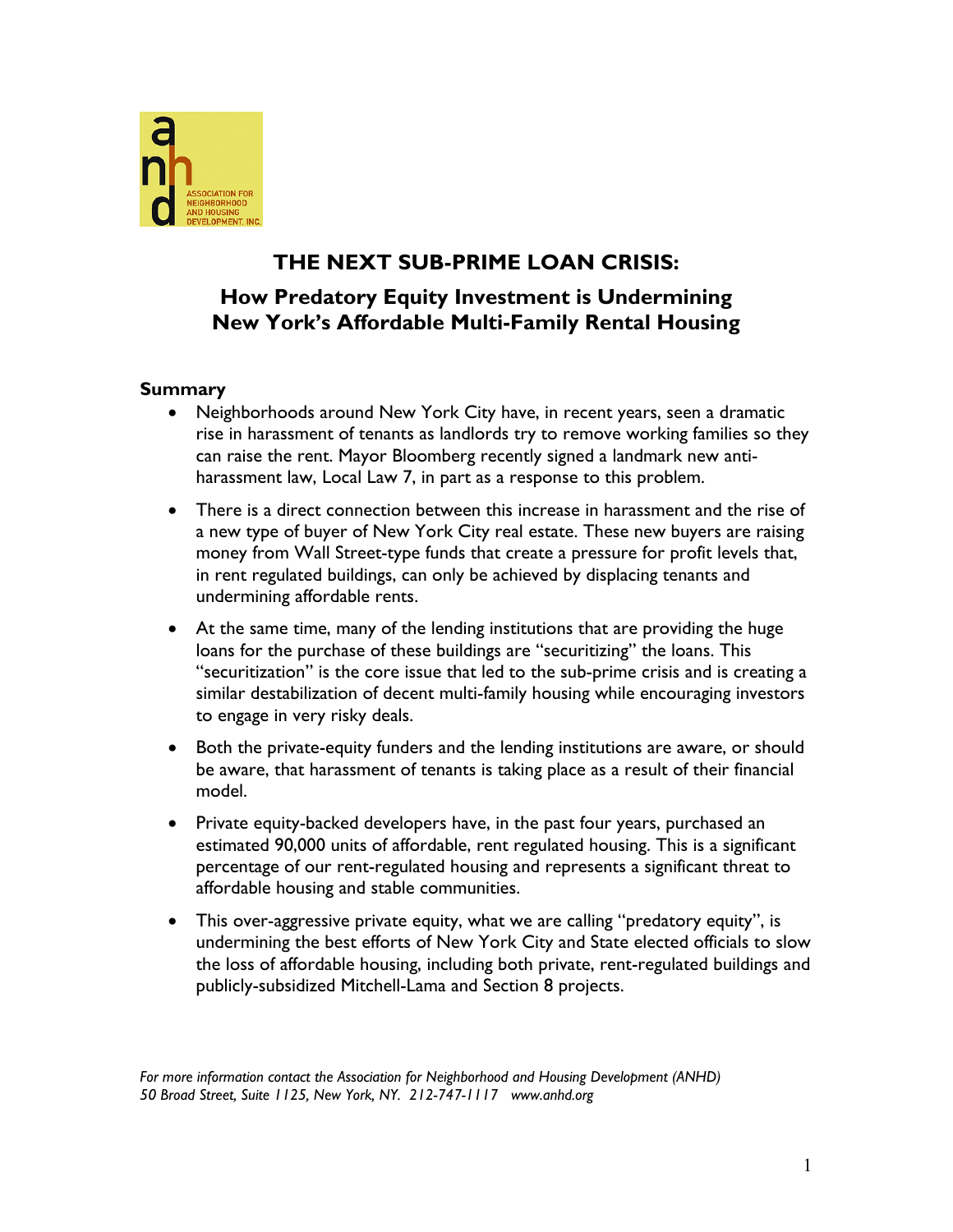#### **Introduction**

Residential real estate in working class neighborhoods has not typically been a competitive investment strategy. However, private equity managers have dramatically changed this landscape as they are able to tap into the world's biggest pools of investment capital and pay unheard of and often speculative prices for New York City apartment buildings occupied by low- and moderate-income tenants. In order to get access to capital and ensure investors are attracted to their fund in the future, they must promise a higher rate of return. Unfortunately, the only way they can deliver on their promise is by using harassing tactics to obtain vacancies in order to raise rents to levels that current tenants cannot afford.

Private equity-backed developers have, in the past four years, purchased an estimated 90,000 units of affordable, rent regulated housing. This is a significant percentage of our rent-regulated housing, and represents a major threat to affordable housing and stable communities. This crisis is most pressing in neighborhoods where there is still a supply of affordable, rental housing, including West Harlem, East Harlem, Washington Heights, the Lower East Side, North and Central Bronx, Sunnyside, Corona, Jamaica, Rego Park, Bedford Stuyvesant, Ft. Greene, and many other communities.

# **The New Harassment Crisis**

The most common form of harassment includes bringing repeated, baseless legal actions against the tenant in housing court. The intention of this approach is to intimidate tenants, 90% of whom are not represented by counsel, into signing away their rights without cause or making a procedural error that causes them to loose their apartment. This strategy relies on the quantity, not quality, of legal actions filed. Our research suggests that an aggressive landlord who brings baseless legal actions against ten tenants can expect four to sign away their rights. This strategy is especially effective in buildings with an immigrant population. This strategy, combined with denial of repairs and basic services, aggressive buy-out offers, threats to call the immigration authorities, and numerous other tactics are very effective in forcing low-income tenants out of their apartments.

This behavior is clearly a violation of City and State law. In March 2008, in part as a response to the epidemic of harassment, Mayor Bloomberg signed Local Law 7, which makes it illegal for an owner to engage in activities that cause, or are intended to cause a tenant to give up their legal rights or vacate their apartment. The new law specifically includes bringing repeated, baseless court proceedings and denying repairs and services as a prohibited form of harassment. This definition of illegal harassment has long existed in New York State law.

In early 2008, community advocates began conducting door-to-door research in some of the buildings where they suspected that systematic harassment was taking place. Advocates looked for two indicators of harassment: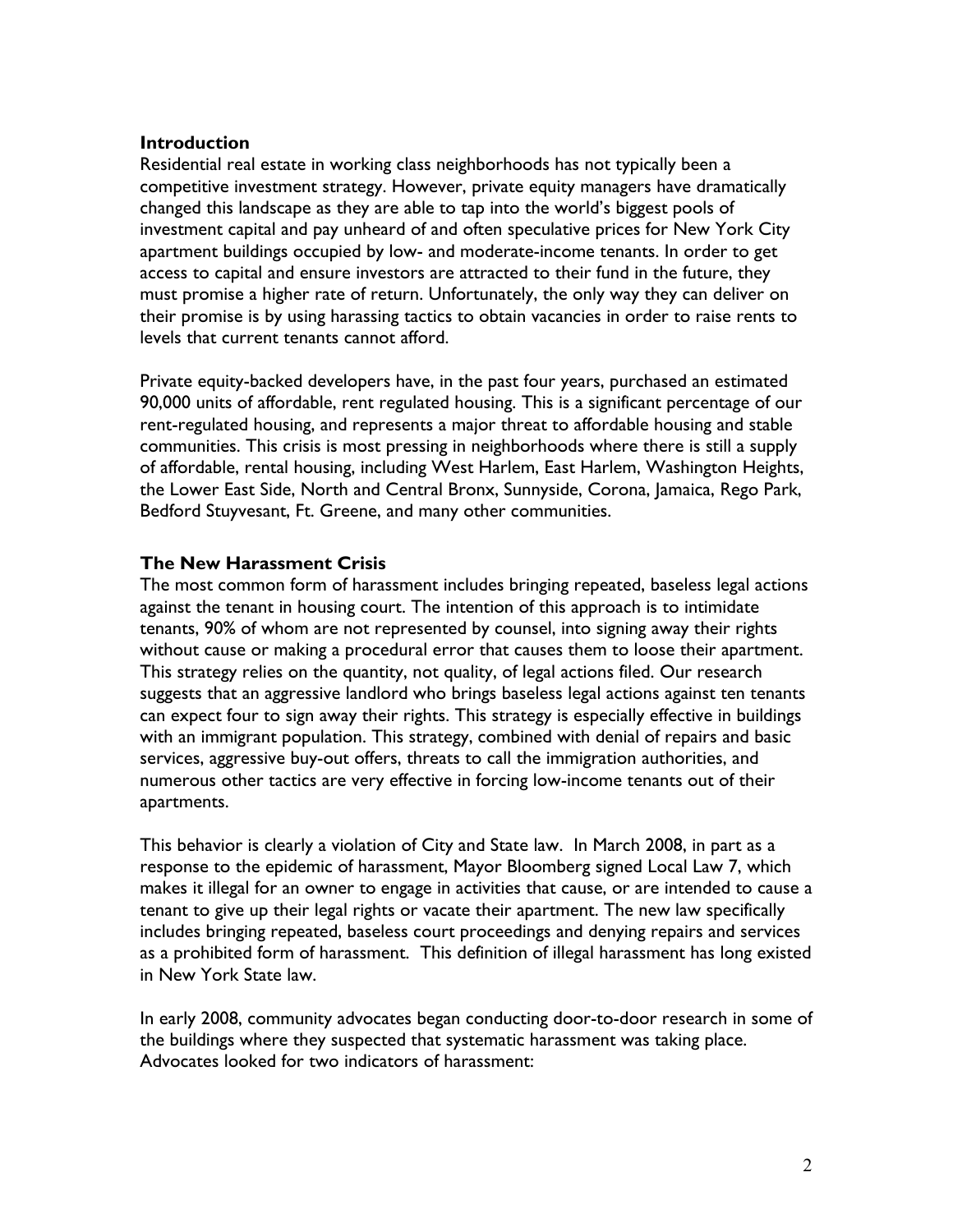- 1) An "unnatural" turnover rate under the new landlord, understanding that data from the New York City Rent Guidelines Board suggests that the "natural" turnover rate should be 5.6%, and
- 2) Specific experiences of harassment by current tenants, such as repeated baseless legal actions, lack of repairs and services, and repeated aggressive buy-out offers.

The results of the survey were particularly striking in buildings owned by Vantage Properties, a private equity developer backed by Apollo Capital and Credit Suisse. In the past few years, Vantage and their private equity partners have purchased over 9,500 units of affordable, rent-regulated housing in Queens, Harlem, and Upper Manhattan. The door-to-door surveys and other research found that Vantage engages in a systematic pattern of harassment, primarily using the tactic of filing repeated, baseless cases in housing court.

In one portfolio of buildings owned by Vantage in Queens, Vantage has brought 965 separate court proceedings against the 2,124 apartments in the portfolio in the 16 months after Vantage bought the building, suing almost one in every two tenants. This is a remarkable number, especially compared to the only 50 court proceedings brought by the prior owner in the year before he sold the buildings to Vantage. In fact, Vantage files so many eviction cases in Queens that it often monopolize one entire courtroom in Queens Housing Court for its exclusive use.

Door-to-door surveys of tenants living in Vantage buildings in Sunnyside, Queens and Washington Heights, Manhattan, have produced the following data:

- In a typical Queens building, there has been a 23% turnover rate since Vantage bought the portfolio a little over a year ago, driven by a housing court strategy so clearly designed to harass tenants that many of the eviction cases filed by Vantage are facially insufficient.
- In a typical Washington Heights building, 12% of the apartments have been recaptured by Vantage since they bought the building nine months ago. Of the remaining tenants, 25% are experiencing harassment, including 12% who are facing baseless and frivolous legal cases.

Here is a sample of the harassing tactics Vantage is using in this one Queens building:

- In the most common examples of harassment, tenants received notices canceling their leases, claiming that they were illegally subletting the apartment, even though the tenants have lived in the apartment, and no where else, for years.
- Other tenants have been sued multiple times for unpaid rent despite paying with money orders. Although the tenants are able to prove in housing court that they have paid the rent in full, Vantage is not deterred and sues them again a few months later. These cases are unfortunately very common.
- For many tenants, Vantage claimed that the tenants had never paid their security deposits, even though most of the tenants had been in the building for decades. Furthermore, if there is any question about those original security deposits, it is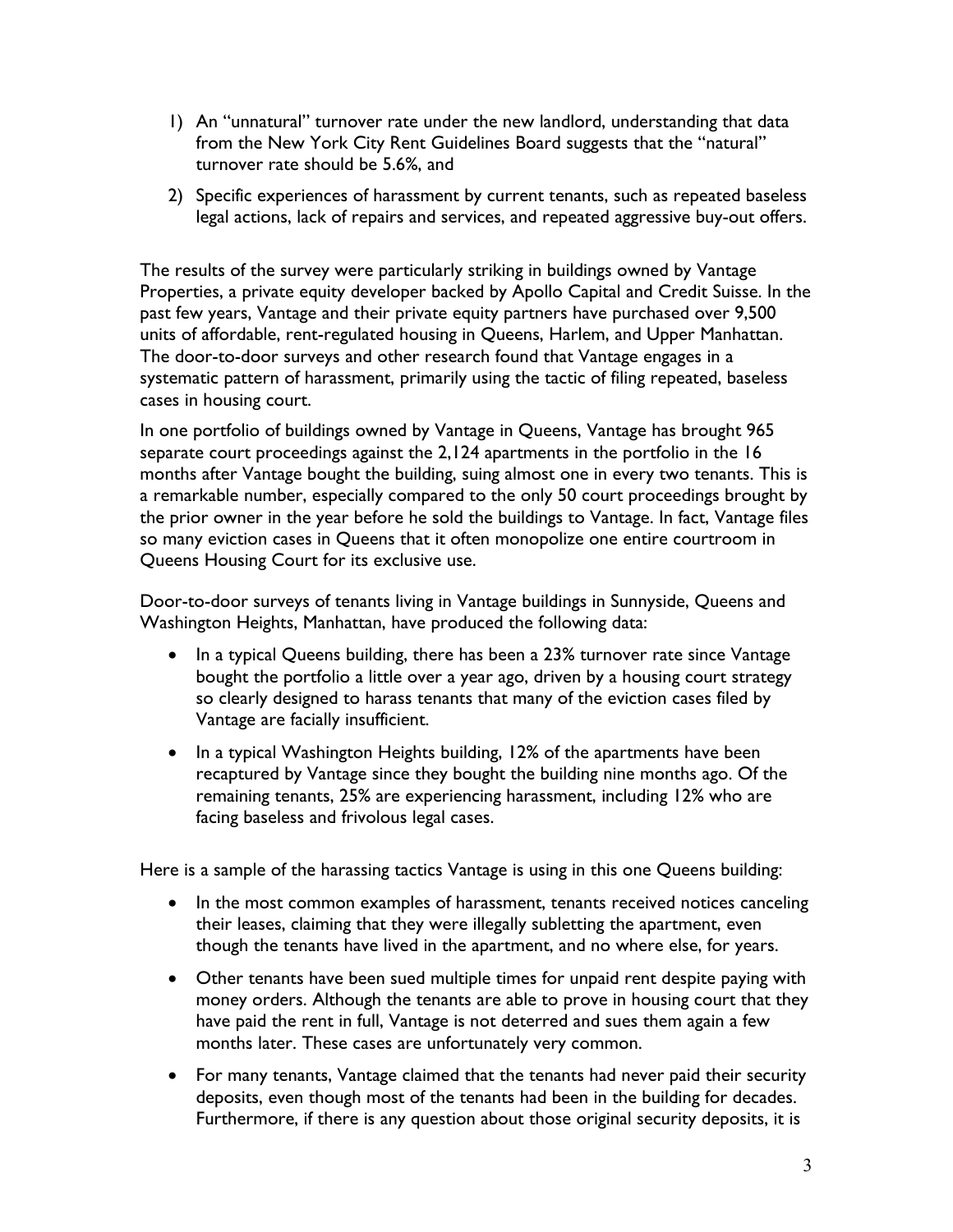the responsibility of Vantage to get the information from the landlord from whom they purchased the building. Nonetheless, Vantage then used this claim of no security deposits to say that the tenants owed back rent, giving Vantage an excuse to not cash any of the tenant's current rent payments because they were not "full payment." Vantage then takes the tenants to court for many months' unpaid rent, even though the rent is unpaid because Vantage itself has been refusing to cash the checks.

Community advocates have conducted similar door-to-door surveys and other research in buildings owned by Normandy Partners in the Bronx, Westbrook Partners in the Lower East Side, The Dermot Company in Ft. Greene, Brooklyn, the Dawnay, Day Group in East Harlem, and the Pinnacle Group in Harlem. In each case, we found an extraordinary high rate of evictions, and specific strategies of harassment that are similar to those used in the Vantage buildings.

# **Why Wall Street-Type Funding Threatens Affordable Housing**

The private equity fund-model of these new investors creates an approach to and a model of building ownership that is substantially different from the traditional real estate owner model:

- Residential real estate in working-class neighborhoods of New York City has traditionally been a financial backwater, a relatively non-liquid asset that returned a rate of profit of about 8.5% a year. Profits are taken by owners as income, as opposed to capital gains, and the non-liquid nature of the asset encourages the owner to hang onto the building and have a long time horizon. There is relatively little pressure and competition.
- In contrast, residential real estate-based private equity investment funds bring a very different set of pressures. A private equity fund attracts investors by proposing an investment strategy that will offer a competitive rate of return, and must compete with other Wall Street-type investment vehicles to attract and retain those investors. In the private equity funds that we have examined, a 14% - 20% annual rate of return is commonly proposed as the target profit level. In residential real estate in working class neighborhoods, the major way you increase your rate of return to atypical levels, such as those pledged by private equity funds, is by pushing out low-rent paying tenants.

# **Why "Securitization" is Creating a New Sub-Prime Crisis**

There is a direct connection between the new financial model of "securitization" and the buildings where the worst harassment is taking place. In fact, the practice of securitization by the lending institutions is leading directly to harassment.

Securitization (the creation of a mortgage-backed investment security) refers to the process by which a mortgage lender bundles together a large group of mortgages and sells certificates in that group of mortgages to investors. Although we are focusing on the role of securitization in destabilizing New York City's affordable rental housing, securitization has recently become infamous because it lies at the heart of the current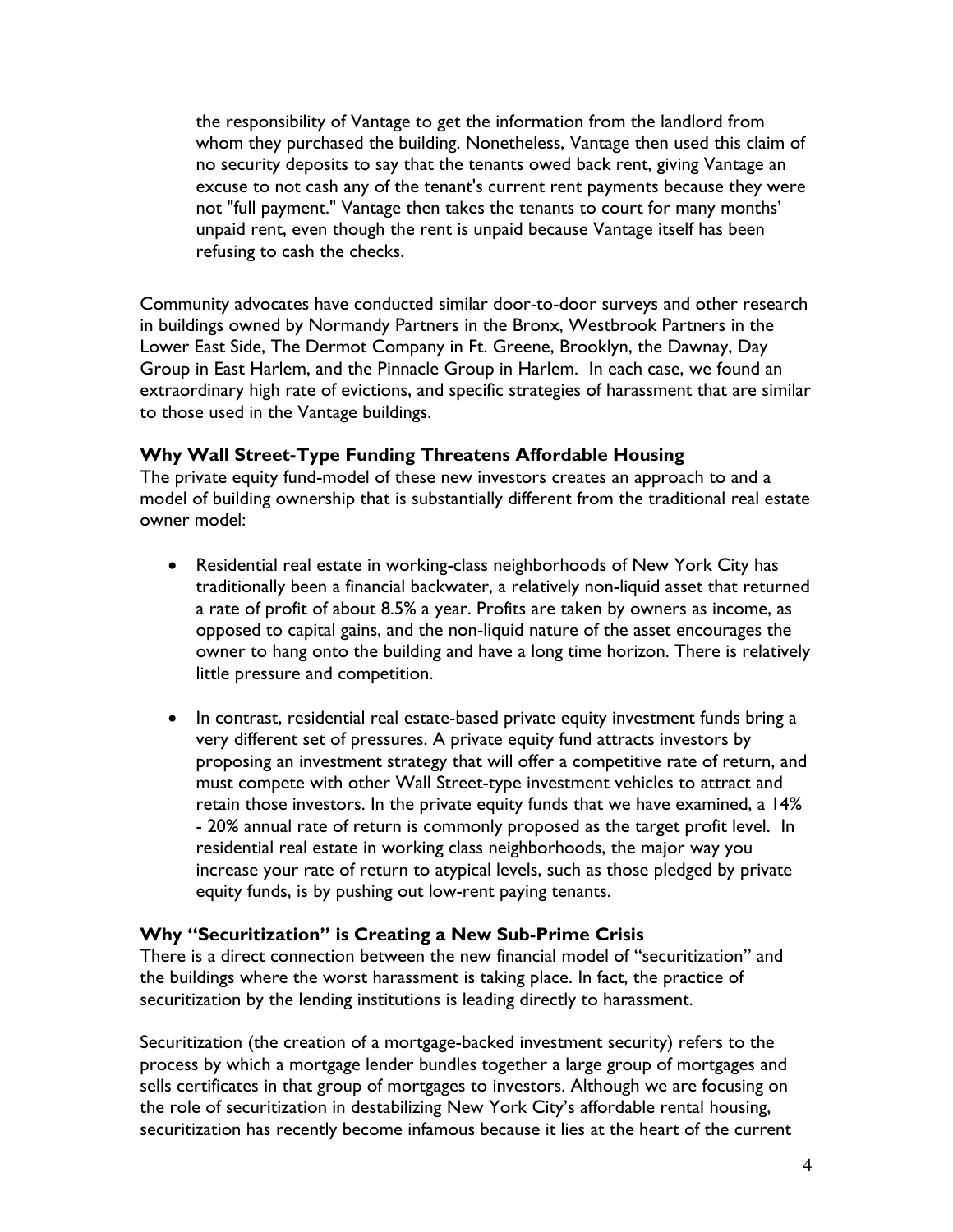sub-prime lending crisis that is costing so many small homeowners their homes and driving the economy into recession.

To understand how securitization works and why it led to the sub-prime crisis, take the small-home lender Countrywide Financial as an example. Countrywide (which nearly went bankrupt earlier this year) was a major player in the sub-prime mortgage market. As a lender, it is in their interest to make as many sub-prime loans as possible because sub-prime loans are very profitable, paying the lender high fees up front. However, Countrywide's desire to make highly-profitable, but risky sub-prime loans should be tempered by their fear of having those loans go bad. No lender, not even Countrywide, wants to be holding non-paying loans. But, through securitization, Countrywide works with an investment bank to bundle the loans into an investment security and sell certificates in that security to investors . This allows Countrywide to immediately recoups the value of the loan, but passes the risk that the loan will not be paid to the investor who buys the security. In this way, securitization throws off the balance of greed and risk that should keep a lender from encouraging unstable and risky loans.

In the case of private equity investment in New York's multi-family rental housing, the fact that many of the lending institutions are securitizing the loans is encouraging the lenders to make loans that are highly risky, and are either predicated on harassment, or are unsupportable in a way that is destructive to the building and dangerous to the investor who bought into the security.

A promise of harassment is made clear in a prospectus filed with the Securities and Exchange Commission (SEC) for a group of buildings in Washington Heights owned by Vantage Properties, financed by private equity partner Apollo Real Estate Advisors, and with a primary mortgage from Column Financial (a subsidiary of Credit Suisse). In rentregulated buildings, tenants have a right to renew their leases and rents on occupied apartments can only be raised by a limited amount. However, the rent on a vacant apartment can be increased dramatically. In the prospectus, the underwriting terms state that Vantage *"anticipates to recapture approximately 20-30% of the units [within the first year], and 10% a year thereafter*" in order to pay the debt service on their loan. These targets are unjustifiable since only 1% of the apartments in these buildings were vacant at the time the loan was made, according to the SEC documents, and the annual rate of turnover for rent-regulated buildings is only 5.6%, according to the Rent Guidelines Board. Without an aggressive strategy to push tenants out, the numbers simply do not work.

### *The attached flow-chart* Anatomy of a Deal *illustrates the structure and problems of a typical Vantage/Apollo/Credit Suisse deal.*

These underwriting terms, and the systematic harassment that they compel, are typical in the 90,000 affordable, rent-regulated units that have been purchased by private-equity backed landlords over the past few years. The principal mortgage loan has been securitized in about 40% of the 90,000 private-equity backed units that advocates are tracking. Advocates have studied the underwriting terms for each of the mortgage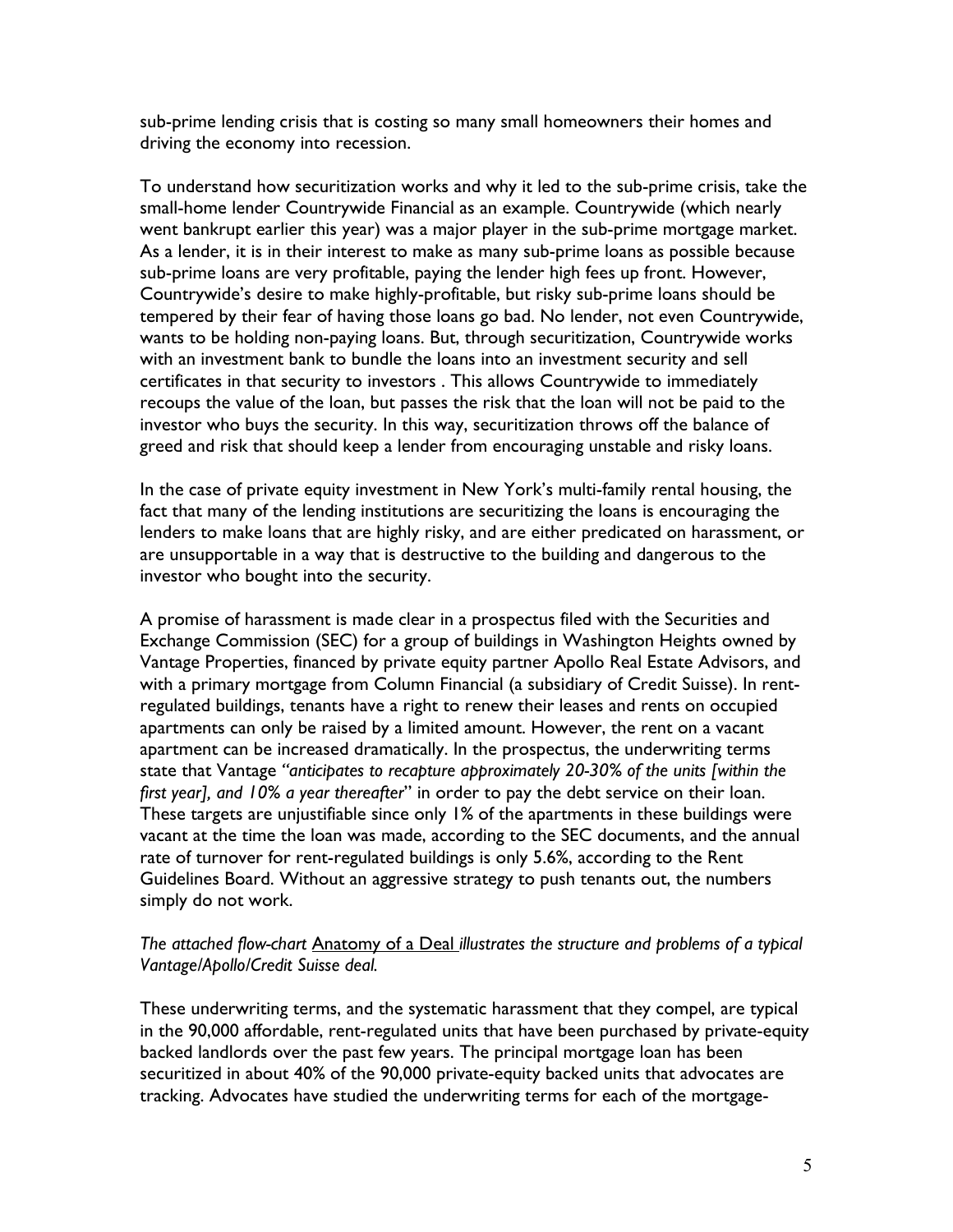backed securities (also called Collateralized Mortgage Obligations), and two things are clear from our detailed analysis of the loan underwriting terms:

- 1. These loans are incredibly risky and are underwritten outside industry standards. Most are interest-only first loans, with additional "mezzanine" debt layered on top. According to many of the term sheets, the rental income from the buildings will have to be increased by a factor of two or three to cover the debt service. Because the apartments are rent regulated and the rent increases limited by law, this is an almost impossible assumption to make.
- 2. All of the term sheets imply that, in order to be able to make the debt service, the landlord will have to push out a significant percentage of the current regulated tenants so they can be replaced with higher-rent paying tenants. In some cases, the term sheets explicitly state this in plain English, stating that the landlord must "recapture" 20-30% of the apartments in order to pay the debt service. Where this is not stated in plain English, the numbers tell the exact same story. If this were a hollow estimates used to justify the loan, we would be concerned about the investors, but less concerned about the impact on the city. In fact, we are seeing these landlords moving very aggressively to "recapture" these apartments.

In addition to passing along the risk of unreasonable loans to someone else, securitization in these multi-family rental buildings also encourages harassment because it creates a system where it is doubly profitable for the lending institution to make loans that are base on grossly inflated rent rolls. This is because the specific structure of a "collateralized mortgage obligation" bases the price of the security which is sold to an investor on the income generated by the mortgage asset, that is, the estimated rent roll of the building*.* Thus, the lender profits two times if they encourage bad behavior by the developer and agree to underwrite a loan based on an inflated estimate of a rent roll:

- The lender first profits more on the front-end by making a larger loan, which comes with higher fees.
- The lender profits far more on the back-end by selling the loan for an even higher price (based on the inflated rent roll) to the investor in the security.

This pressure/incentive to base the mortgage on an inflated estimate of a rent roll has two possible outcomes, both bad:

- 1. Either the assumptions are correct, and the landlord actually can harass out enough of the tenants and increase the rent roll in the building enough to pay the debt service, in which case the investment security is good but tenant protection laws are broken and affordable housing destroyed. Or,
- 2. The landlord cannot remove enough of the tenants to raise the rent roll and pay the debt service, in which case the building is financially unstable and likely to fall into dangerous disrepair, which is a difficult process for residents to endure. And, whoever bought certificates in the investment security stands to lose.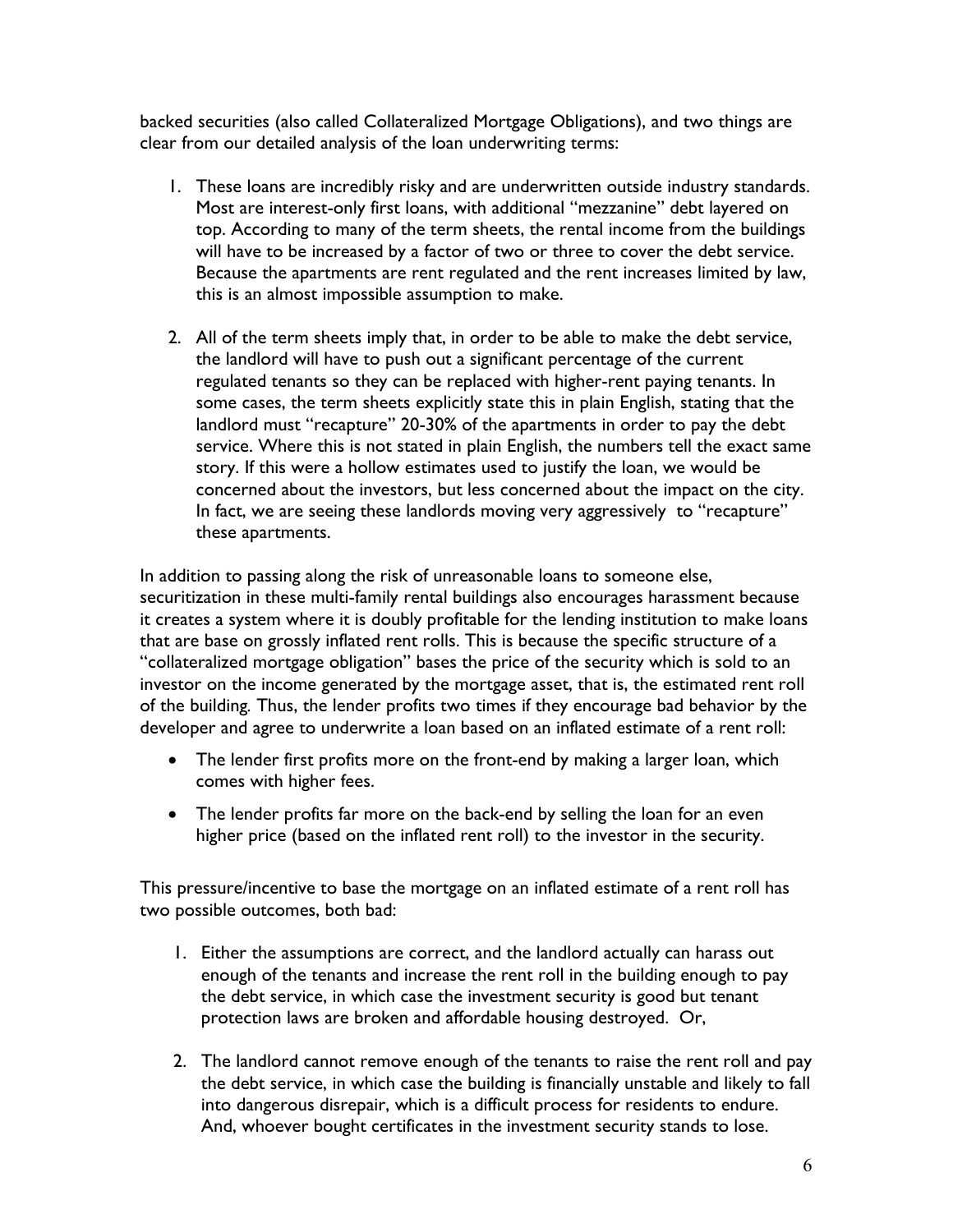For the thousands of working class households who are victims of this business model, no outcome is favorable, and it is clear that the legal and financial structure of the mortgage-backed security exacerbates, and even requires harassment, placing both the lender and the underwriting entity in the middle of the problem.

### **Conclusion**

Tenants and affordable housing across New York City are threatened as private-equity backed developers are purchasing a significant percentage of our affordable, multi-family rental housing. The Wall Street-type level of competition of private equity financing, and the unbalanced structure of loan securitization, is causing an epidemic of tenant harassment and destabilizing buildings. These landlords and financers are jeopardizing the economic diversity and long-term stability of our neighborhoods, and undermining the best efforts of New York City and State elected officials to slow the loss of affordable housing. These elected officials and government agencies must act to address this crisis.